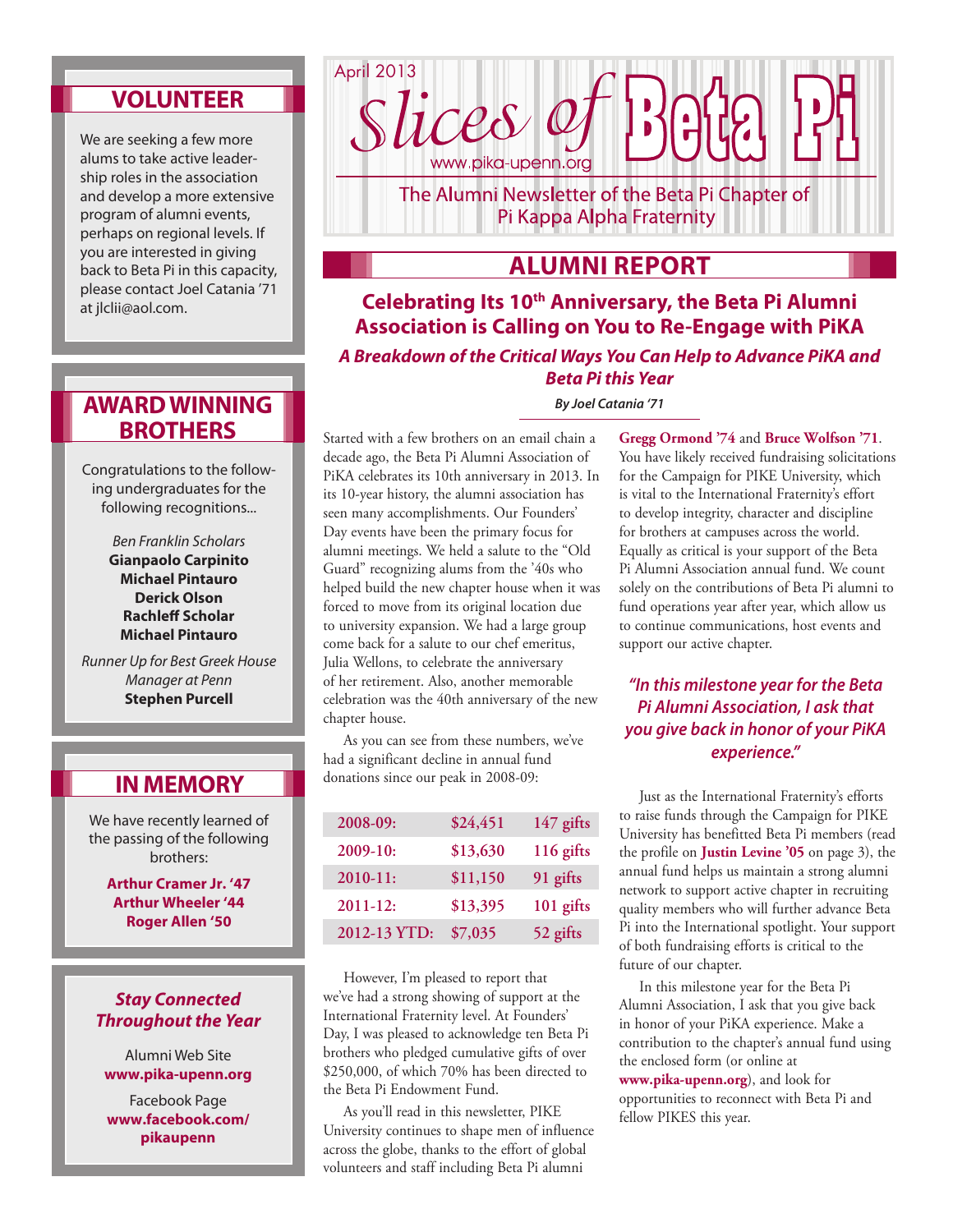# **International Fraternity NewS**

## **Shaping Men of Influence**

### *PIKE University Makes an Impact on Our Brothers around the Globe*

Today's undergrads face enormous challenges: sweeping changes in nearly every field, significant alteration of the workforce and a difficult economy. Many college students worry about whether they will even find a decent job at graduation. These challenges demand advanced leadership and interpersonal skills that go beyond the technical qualifications of a job.

Enter PIKE University. Begun in 2002, this outstanding resource is the exclusive leadership and education program of Pi Kappa Alpha international fraternity. It's a valuebased educational program that equips PIKE undergrads with life lessons that will resonate with them long after they leave college.

Beta Pi is a leader in this renowned program, sending many of the chapter's undergraduate men each year to the conferences, as well as leading the way in support of The Pi Kappa Alpha Foundation, which underwrites PIKE University.

**Bruce Wolfson '71** is president of the foundation. "From the beginning the international fraternity called on experts in management training, emphasizing a values-based approach," he said. "It's really a very sophisticated management training program, comparable to what successful executives receive. The result is not only training on the nuts and bolts of running a quality chapter, but also a life-impacting educational experience that promotes the values of our fraternity."

Undergraduates describe their PIKE University experience with enthusiasm. One brother shared, "Skills people normally learn on the job over the course of years are taught to us as a matter of one course at PIKE University." Another described his learning as "How to lead, how to delegate and how to serve." Over and over again, PIKE University attendees use the words "integrity," "character," "discipline" and "inspirational" to describe the life-changing experience. When nearly a thousand brothers gather for PIKE University, they find themselves in the company of like-minded men who are committed to excellence. That common passion fans the flame that ignites true leaders.

Eleven years later, the impact of PIKE University has been nothing short of phenomenal. The result is that the chapters who are committed to PIKE University have seen incredible growth and strength. "It works!" says **Gregg Ormond '74**. "It has great programs, like the Regional Leadership Summits, The Academy and Conventions and the Chapter Executives' Conference (CEC)."

At the heart of PIKE University's success is the financial commitment to Pi Kappa Alpha alumni internationally. The Pi Kappa Alpha Foundation is a  $501(c)(3)$  charitable organization that is the primary support vehicle for the educational efforts of the international fraternity, particularly PIKE University. Beta Pi has the distinction of being one of the most generous chapters, leading with more members of the President's Council, donating \$1000 or more toward the Foundation.

The Foundation is in the midst of a \$10 million campaign for PIKE University, launched at the international convention last summer. So far, approximately \$\$6.9 million has been raised, with more commitments on the way. Beta Pi alumni have pledged \$300,000 toward the Campaign.

Through the Pi Kappa Alpha Foundation, Beta Pi has established the Beta Pi Chapter Endowment. This special chapter-level endowment is designed to raise funds to help pay the way for Beta Pi undergraduates to go to PIKE University events. Our chapter has the distinction as being one of only five chapters (out of 220) designated as a part of the Chapter Champions Campaign. This special campaign, in conjunction with the Foundation, is geared toward funding chapterlevel endowments, like the Beta Pi Chapter Endowment. A vast majority of the \$300,000 raised by Beta Pi alumni is earmarked for the Beta Pi Endowment.

Gregg Ormond comments on the lead-byexample generosity of Beta Pi alumni: "Our

chapter is one of the oldest in the international fraternity. Its heritage continues today with the generous involvement of our alumni, both in support of the Campaign for PIKE University and in their support of the Beta Pi Chapter Endowment. I cannot tell you how much that means to our undergraduate brothers who are able to go to the PIKE University conferences because of that generosity. I want to encourage all of our brothers to join us in this worthwhile endeavor to support both the Campaign for PIKE University and the Chapter Champions Campaign, in support of the Beta Pi Chapter Endowment."

Bruce Wolfson points out another factor contributing to the success of PIKE University: the incredible difference alumni involvement makes at the chapter level. "Beta Pi has benefited greatly because of our outstanding chapter advisor, **Alex Brodsky '03**," he observes. "Alex's enthusiasm has motivated other alumni to get more involved in our chapter. He encourages our undergrads to go to PIKE University. He's gone with them to the conferences. That great attitude makes a gigantic difference."

These are exciting times for Pi Kappa Alpha and Beta Pi. In these dynamic and challenging times, PIKE University combines the great reputation of Pi Kappa Alpha with the power of a top-notch leadership training experience. The result is the shaping of men who make a significant difference in their spheres of influence. That builds the PIKE legacy for today and generations to come.



*Presidents' Council Members Harvey Mackler '72, Jerry Herman '72, Bruce Wolfson '71, Dave Edman '73, Rich Sussman '69, Gary Sachs '74, Joel Catania '71, Mark Perna '68, Rich Myers' 69 and Paul Zaentz '69.*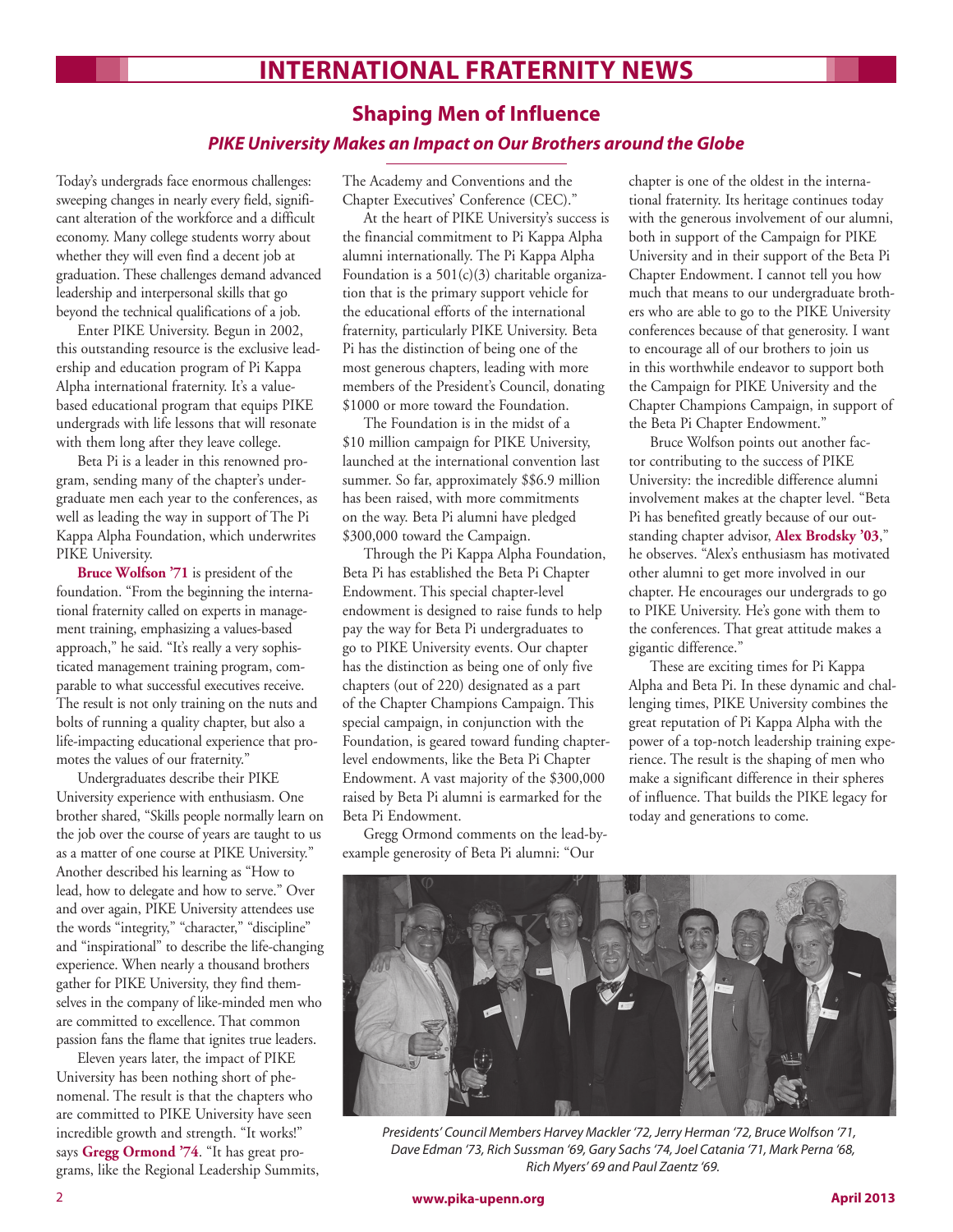# **Alumni Profile**

# **How to be a Better Man** *Justin Levine '08 on the Deep Impact of PIKE University*

*We had the opportunity to catch up with Justin Levine '08, who was actively involved in PIKE University during his undergrad years at Penn.*

### *How were you involved with PIKE University?*

I attended roughly a dozen PIKE University events as an undergrad. At my first event, I was the only Beta Pi brother present. By my last event, we had 15 brothers attending. I tried to soak up as much of the experience as possible. The sessions not only taught me how to be a better brother, but also how to be a better man. Those lessons will stay with me forever.

### *You had the honor of being selected to be a part of the International Fraternity's Supreme Council. Share about your experience in that capacity.*

I am very humbled and thankful for the experience. It was a tremendous opportunity to serve with some truly wonderful people, including fellow Beta Pi brother **Bruce Wolfson '71**, who unquestionably is the biggest reason why the PIKE University program has become so successful. My time on the Council was both rewarding and challenging. We faced some incredibly difficult decisions, and even ended up

suspending a few chapters in which I had many, many friends. Those were not easy choices, but they were the right ones.

### *How do you think your PIKE University experience contributed toward that honorable selection?*

The experience helped make me both a better man and a better leader. The lessons learned through PIKE University gave me the confidence to follow my dream and believe that I could affect positive change not solely at my own chapter, but at houses all across the country. I learned that real leaders find ways to reach common goals and to unite the brotherhood behind a singular purpose.

### *Share how Beta Pi alumni support of both the chapter and the international fraternity made your experience possible.*

I don't think undergraduates truly understand how much the alumni love and support their chapters. All of the PIKE University events were funded by alumni donations, and without that support, I and many others would have never had the opportunity to be involved with the University. I think that anyone who had a positive experience through PIKE wants others to share in that joy and the establishment of truly special bonds. None of that is possible without the generosity of Beta Pi alumni.

### *What would add to encourage alumni to support both Beta Pi and the PIKE University effort?*

I would ask them to look no further than my own development to comprehend how vital and influential these events are for young men. The seminars and classes create solid, foundational building blocks for encouraging leaders to affect positive change and development.

### *Your father, Joel Levine '70, is also a Penn Pike. How did his involvement with the fraternity affect your choice for Beta Pi as your fraternity?*

It played a tremendous role. I saw the incredible experience my dad had with PIKE and how he maintained close relationships with many of his fellow brothers. What I marveled most was the ability for him and his friends to pick up where they left off even after extended time apart, after not seeing each other for three, five, even ten years. I knew that I wanted something similar and the opportunity to forge lifelong bonds of friendship. I am proud to follow in my father's footsteps.

# **Alumni Updates**

### **Joseph Hess '50**

(701 King Farm Blvd. #438, Rockville, MD 20850;jch6192@verizon.net) reports, "About four years ago I was diagnosed as having a blood disorder called Myelodysplastic Syndrome (MDS). I received 16 pints of blood transfusions over a three-month period followed by regular medications, including a continuing medication by infusion. About two years ago it was discovered that I was on two diuretics that were contributing to the problem. I'm much improved since ceasing the doctor-prescribed diuretics."

### **Morty Cohen '65**

(a.k.a. "Big Mort," a.k.a. "Fishfry," a.k.a. "No Meld Cohen") shares the story of a 2013 Founders' Day pinochle game with legendary players **Richard Myers '69**, **Paul Zaentz '69** and **Joel Catania '71**. Morty writes "For the previous 47 years, I have stretched the boundaries of disbelief by failing to produce meld. But that reputation was about to end. After a moment's hesitation, once the bidding came around to me, I announced, 'I'm going to bid. The only question is, how high.'"

Staring at his hand, Morty wondered

"Can I reach 50?" He writes, "Just bidding 50 is a memorable experience. I knew this chance was unlikely to ever happen again. I told my partner, Zaentz, 'I'm going to need a little help from you,' and then I said it. '50'".

*Did Morty's confident bidding pay off? Read his full story online at www.pika-upenn.org.*

*We're always on the lookout for great alumni news, stories, memories and photos! Share yours today at www.pika-upenn.org or by mailing them along with your gift.*